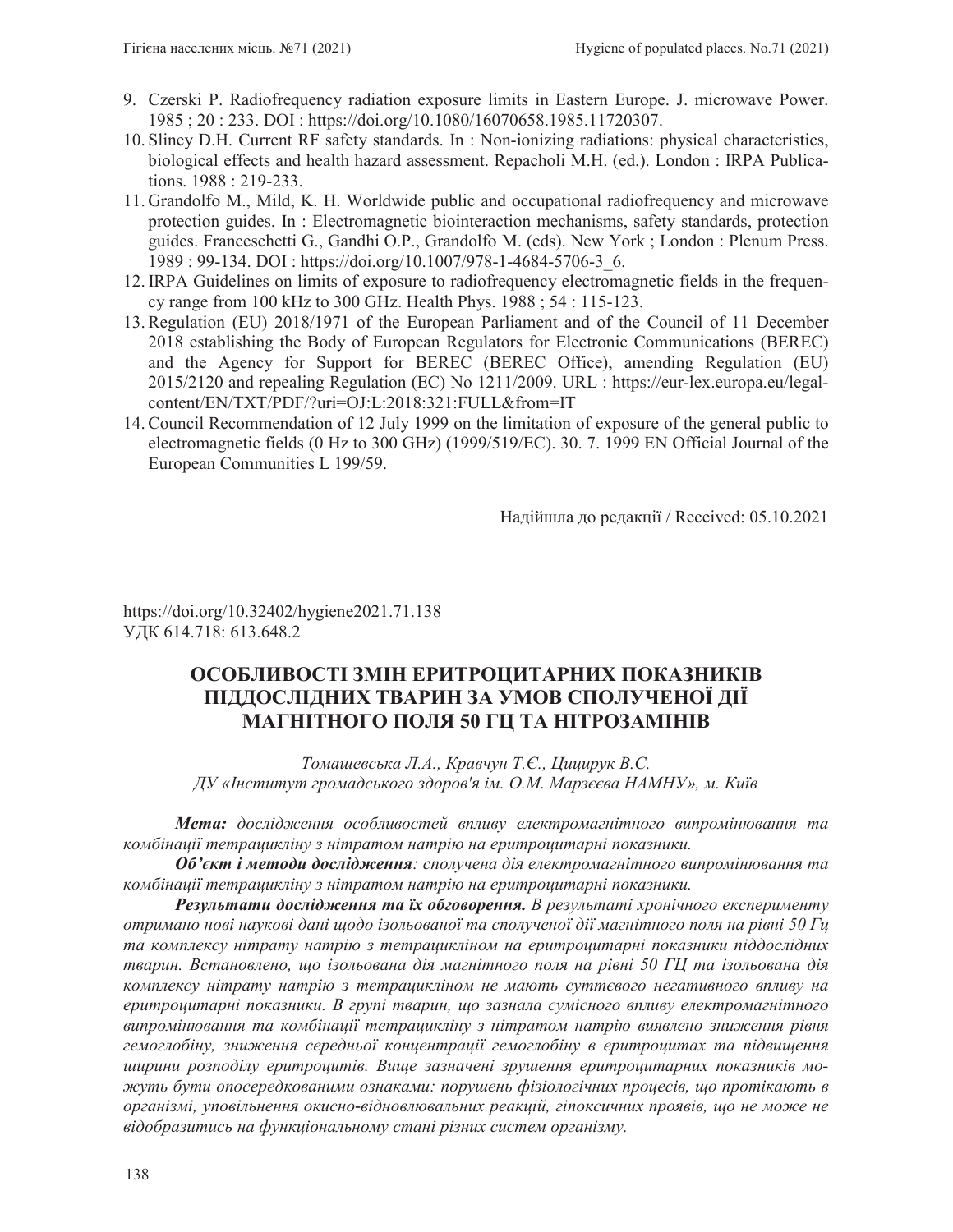**Висновки.** Гематологічні дослідження виявили якісні та кількісні зміни еритроцитарних клітин. Встановлено, що характер і вираженість ефектів залежали від діючих факторів та комбінації цих факторів. Також важливе значення в даному експерименті відіграє час дії фактору, оскільки найвиразніші та найсуттєвіші зміни досліджених показників проявились лише після 120 доби (4 місяці) впливу.

**Ключові слова:** електромагнітне випромінювання, нітрат натрію, тетрациклін, нітрозаміни, сполучена дія, еритроцитарна система крові.

## **PECULIARITIES OF CHANGES IN ERYTHROCYTIC INDICATORS OF TEST ANIMALS UNDER CONDITIONS OF COMBINED ACTION OF A MAGNETIC FIELD OF 50 HZ AND NITROSAMINES**

*L.A. Tomashevskaya, T.Ye. Kravchun, V.S. Tsytsyruk State Institution «O.M. Marzieiev Institute for Public Health NAMSU», Kyiv*

*Objective: advancement of specific features in the injection of electro-magnetic vipromagnetism and combination of tetracycline with sodium nitrate for erythrocytic indicators.* 

*Materials and methods: combined effect of electromagnetic radiation and combination of tetracycline with sodium nitrate on erythrocyte parameters.* 

*Results. As a result of the chronic experiment, new scientific data were obtained on the isolated and combined action of the magnetic field at the level of 50 Hz and the complex of sodium nitrate with tetracycline on the erythrocyte parameters of experimental animals. It was found that the isolated action of the magnetic field at the level of 50 Hz and the isolated action of the complex of sodium nitrate with tetracycline do not have a significant negative impact on erythrocyte parameters. In the group of animals exposed to electromagnetic radiation and the combination of tetracycline with sodium nitrate, a decrease in hemoglobin, a decrease in the average concentration of hemoglobin in erythrocytes and an increase in the width of erythrocyte distribution. The abovementioned shifts in erythrocyte parameters can be indirect signs: violations of physiological processes occurring in the body, slowing down of redox reactions, hypoxic manifestations, which cannot but affect the functional state of various body systems.* 

*Conclusions. Hematological studies revealed qualitative and quantitative changes in erythrocyte cells. It was found that the nature and severity of the effects depended on the active factors and the combination of these factors. Also important in this experiment is the duration of the factor, because the most pronounced and significant changes in the studied indicators appeared only after 120 days (4 months) of exposure.* 

*Keywords: electromagnetic radiation, sodium nitrate, tetracycline, nitrosamines, combined action, erythrocyte blood system.* 

За останні роки екологічна ситуація в Україні характеризується високим рівнем забруднення навколишнього середовища різноманітними хімічними, фізичними, біологічними тощо чинниками, що зумовлюють шкідливий вплив на здоров'я людини. Проблема електромагнітного випромінювання (ЕМВ) на сьогоднішній день є однією з найбільш актуальних у зв'язку з загрозою для здоров'я і життя для всіх живих організмів. Стрімкий розвиток науково-технічного прогресу з масштабним використанням різних ЕМІ змушує організм людини перебувати в певному навколишньому середовищі, яке, на жаль, чинить негативний вплив на стан його систем і органів [1,2].

Механізми структурно-функціональної реорганізації фізіологічних систем організму під впливом ЕМВ та інших чинників характеризуються активною перебудовою функціональних процесів, первинною взаємодією з структурними елементами системи, які призводять до змін на клітинному, системному та організменому рівнях [3,4]. Є дані, що ЕМВ сприяють генерації активних форм кисню та розвитку окисного стресу [5]. Вільні радикали можуть бути надзвичайно токсичними для клітинного гомеостазу [6]. Антиоксидантна система є осно-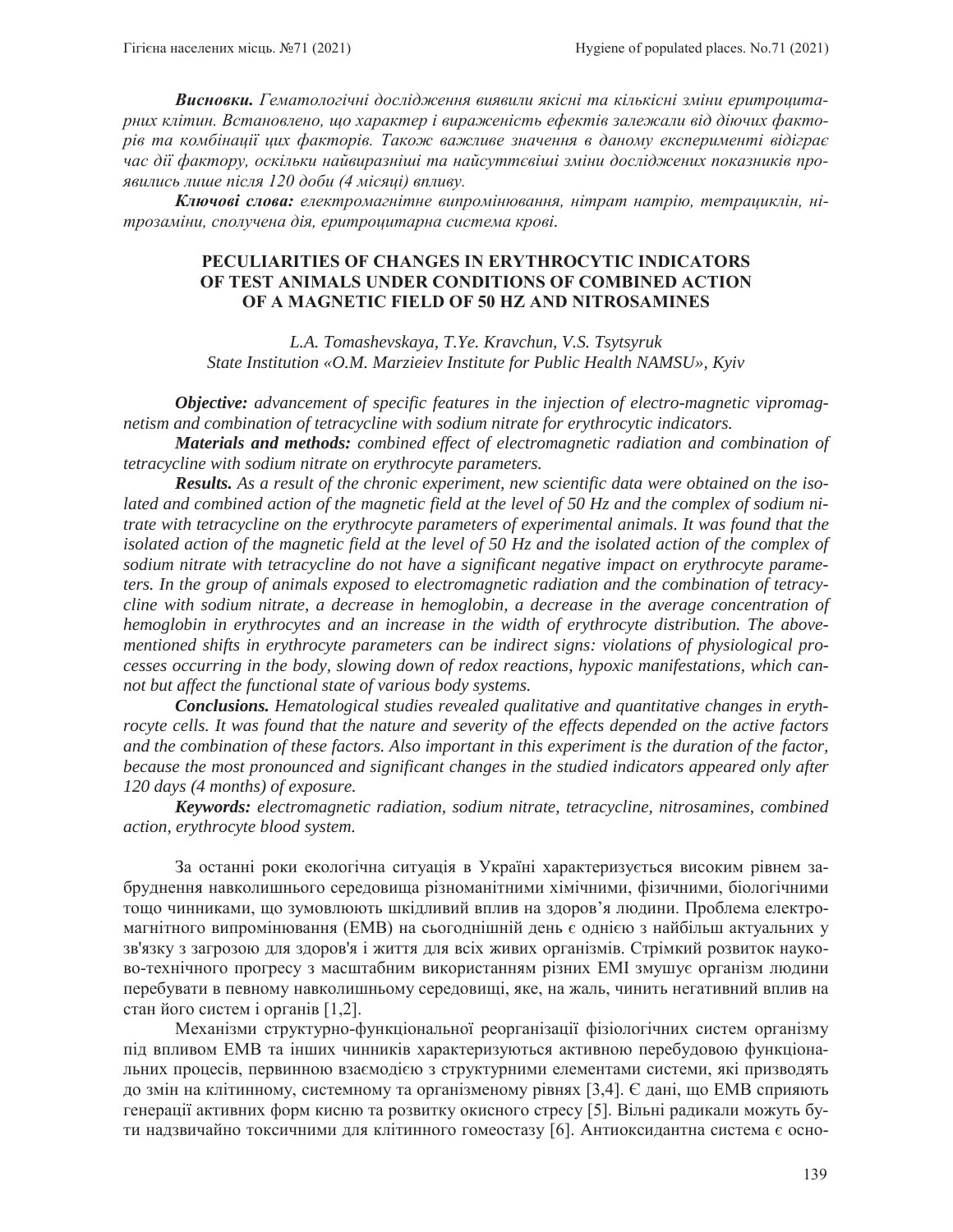вною регулюючою ланкою в нейтралізації токсичних компонентів, які утворюються в вільнорадикальних реакціях. Дисбаланс або недостатня активність компонентів антиоксидантної системи може бути предиктором розвитку ряду патологічних процесів [7].

В сучасних умовах досить помітно постає проблема комбінованого (багатофакторного) впливу на організм людини одразу декількох факторів навколишнього середовища та пошук шляхів її адекватної гігієнічної оцінки [8]. Як відомо, за висновком експертів Міжнародного агентства з вивчення раку фактори навколишнього середовища, побуту та виробництва обумовлюють розвиток майже 80% онкопатології, при цьому до 70% з них мають хімічну природу [9]. Враховуючи ступінь поширеності канцерогенних речовин у навколишньому середовищі, їх канцерогенну активність та популяцію населення, на яке вони впливають, були обрані для дослідження нітрозаміни, що є результатом трансформації забруднення атмосферного повітря азотовмісними сполуками, і перш за все оксидами азоту.

Первинні зміни при дії нітрозамінів на організм виявляються в крові. Проникаючи через мембрану еритроцитів, нітрозаміни викликають метгемоглобінемію, яка супроводжується розвитком гемічної та гістотоксичної гіпоксії [10]. Нітрозаміни ініціюють процеси вільнорадикального окислення з залученням білкових і ліпідних компонентів клітинних мембран. Деструктивні процеси мембран еритроцитів призводять до порушення їх проникності, стійкості до кислотного гемолізу, розвитку аутогемолітичних процесів і виходу еритроцитарних ферментів в плазму крові.

Отже, для оцінки ступеня несприятливого впливу різних факторів довкілля великого значення набувають дослідження системи крові, як надзвичайно чутливої системи, яка грає вирішальну роль у специфічних та неспецифічних реакціях захисту організму та впливає на його резистентність та реактивність. Система крові швидко втягується у реакцію відповіді організму з метою забезпечення гомеостазу. Серед пристосувальних реакцій важливе місце посідають антигіпоксичні реакції крові [11,12].

Результати досліджень комбінованої дії чинників можуть відрізнятись від ефектів їх ізольованого впливу, а ймовірність розвитку патологій, при їх комбінованій дії, значно збільшується. Дуже важливо в пошуку біологічних закономірностей зв'язку факторів навколишнього середовища з організмом людини врахувати не лише інтенсивність, дозу та рівень окремого чинника, а й врахувати їх біологічну взаємодію [13,14].

З урахуванням зазначеного метою даної роботи стало дослідження впливу електромагнітного випромінювання та комбінації тетрацикліну з нітратом натрію на еритроцитарні показники.

Об'єкт і методи дослідження. Для досягнення поставленої в роботі мети був проведений 4-х місячний хронічний санітарно-токсикологічний експеримент на білих безпородних щурах лінії Vistar масою 180 г, які утримувались на стандартному раціоні віварію та вільному доступі до води та їжі. Тварини були розподілені на 4 групи: 1 – контрольна, 2 – тварини з їжею отримували 100 мг/кг нітрату натрію та 20 мг/кг тетрацикліну, 3 – тварини зазнавали впливу магнітного поля 50 ГЦ, 4 – комбінований вплив магнітного поля 50 Гц та нітрату натрію 100 мг/кг з тетрацикліном 20 мг/кг.

Гематологічні дослідження виконані згідно з загальноприйнятими методиками. Препарати крові аналізували на гематологічному аналізаторі PCE-90Vet (USA). Статистичну обробку отриманих даних проводили із використанням методів статистичної обробки результатів медико-біологічних досліджень (визначення середньо-арифметичних величин, стандартної похибки, квадратичного відхилення, з обчисленням t-критерію Ст'юдента) [15].

Результати та їх обговорення. Абсолютна кількість еритроцитів в крові піддослідних тварин протягом всього експерименту коливалась в межах показників контрольної групи. Але на 120 добу експерименту можна було спостерігати достовірне зниження цього показника в групі тварин, яка зазнавала сполученого впливу МП 50 Гц та комплексу з нітратом натрію та тетрацикліном (рис. 1).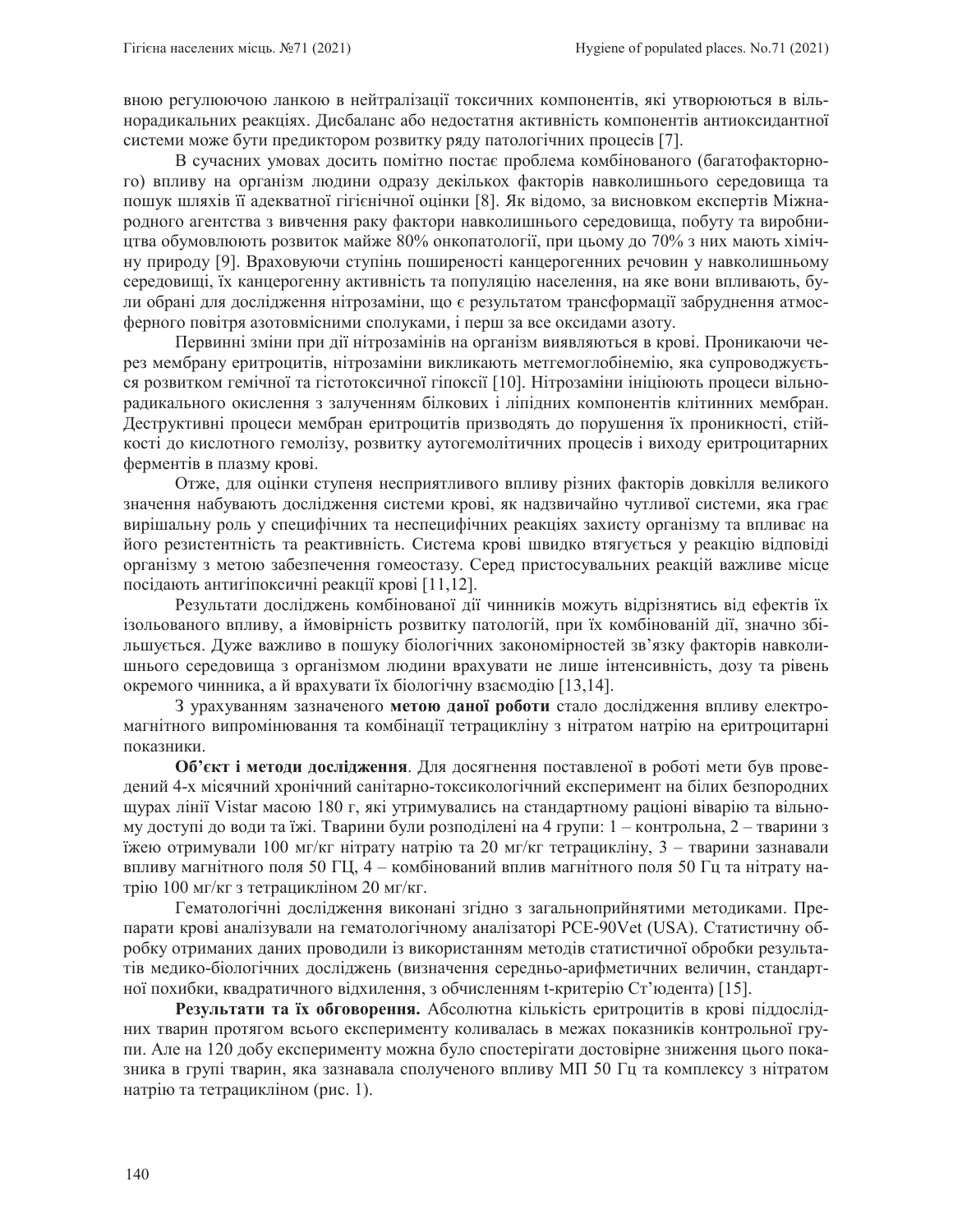

Рисунок 1. Абсолютна кількість еритроцитів периферичної крові щурів в динаміці експерименту,  $10^{12}/\pi$ .

Поряд с тим зареєстровані коливання ширини розподілу еритроцитів (показник, який дає оцінку анізацитозу еритроцитів - кількісна оцінка еритроцитів за розміром) в межах показників контрольної групи піддослідних тварин протягом 30 та 90 діб досліду. Після 120 діб впливу досліджуваних факторів ширина розподілу еритроцитів зазнавала достовірного підвищення, відносно показників контрольної групи, в групі тварин, яка піддавалась ізольованому впливу комплексу нітрату натрію з тетрацикліном та в групі, що зазнавала сумісного з ЕМВ впливу досліджуваних факторів, що вказує на можливість простежити деяку залежність змін показника від строку дії досліджуваних факторів (табл. 1).

Таблиця 1. Ширина розподілу еритроцитів периферичної крові щурів в динаміці експерименту, % (М $\pm$ m).

| $\Gamma$ рупи                     | Період дії фактору |                             |                   |
|-----------------------------------|--------------------|-----------------------------|-------------------|
|                                   | $30 \pi i$         | $90 \overline{\mathrm{ii}}$ | $120 \mu$ іб      |
| Контроль                          | $10,90\pm0,43$     | $10,82\pm0,41$              | $10,60\pm0,30$    |
| $100$ MT/KT HH $+20$ MT TII       | $11,05\pm0,47$     | $11,14\pm0,36$              | $11,48\pm0,28*$   |
| $EMB$ 50 $\Gamma$ <sub>II</sub>   | $10,58\pm0,49$     | $10,52\pm0,30$              | $10,50\pm0,20$    |
| $100$ мг/кг НН+20мг ТЦ + ЕМВ 50Гц | $10,88 \pm 0,64$   | $10,98\pm0,19$              | $11,85 \pm 0,30*$ |

Примітка: \* - p<0,05.

Вміст гемоглобіну в периферичній крові щурів поступово знижувався протягом досліду в групі тварин, що зазнавала сполученого впливу МП 50 Гц та комплексу з нітратом натрію та тетрацикліном. В цій же групі, на 120 добу досліду, різниця з показниками контрольної групи не досягла достовірних значень, але така тенденція може свідчити про негативну динаміку в еритроцитарній системі крові.

Разом з динамікою рівня гемоглобіну можна спостерігати зниження середньої концентрації гемоглобіну в еритроцитах. Середня концентрація гемоглобіну в еритроцитах після 30 діб впливу досліджуваних факторів була дещо зниженою відносно показників контролю в групах тварин, що зазнавали ізольованого впливу магнітного поля, комплексу нітрату натрію з тетрацикліном та їх сполученої дії. Після 90 та 120 доби експерименту вищезазначена тенденції до зниження значень показника зберігалась, а в групі тварин, що піддавалась сумісному впливу факторів ця тенденція до зниження набула достовірності (р<0,05) (рис. 2).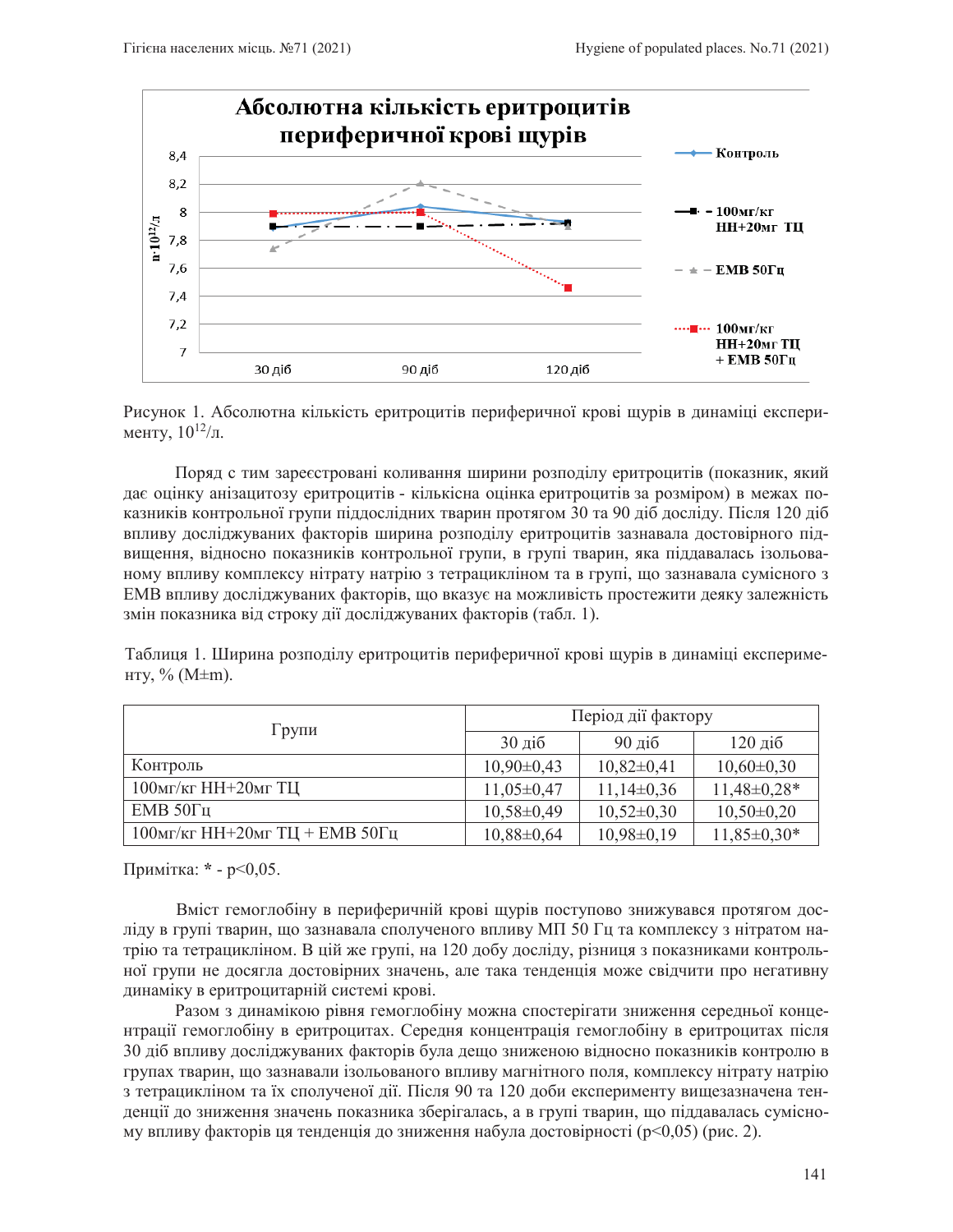

Рисунок 2. Середня концентрація гемоглобіну в еритроцитах периферичної крові щурів в динаміці експерименту, г/л.

Отже, в результаті хронічного експерименту отримано нові наукові дані щодо ізольованої та сполученої дії магнітного поля на рівні 50 Гц та комплексу нітрату натрію з тетрацикліном на еритроцитарні показники піддослідних тварин. Встановлено, що ізольована дія магнітного поля на рівні 50 ГЦ та ізольована дія комплексу нітрату натрію з тетрацикліном не мають суттєвого негативного впливу на еритроцитарні показники.

Встановлено, що характер і вираженість ефектів залежали від діючих факторів та в комбінації цих факторів. Також важливе значення в даному експерименті відіграє час дії фактору, оскільки найвиразніші та найсуттєвіші зміни досліджених показників проявились лише після 120 доби (4 місяці) впливу.

#### **Висновки**

Таким чином, тенденція до зниження рівня гемоглобіну, зниження середньої концентрації гемоглобіну в еритроцитах та підвищення ширини розподілу еритроцитів, може свідчити про перебудову в еритроцитарній системі крові. Виявлені зміни можуть вказувати на різні швидкості синтезу та накопичення гемоглобіну в еритроцитарних клітинах кісткового мозку у піддослідних тварин та на функціональну недостатність зрілих форм еритроцитів, що в свою чергу призводить до порушення киснево-транспортної функції еритроцитів та викликає в організмі кисневу недостатність. Вище зазначені зрушення еритроцитарних показників можуть бути опосередкованими ознаками порушень фізіологічних процесів, що протікають в організмі, уповільнення окисно-відновлювальних реакцій, гіпоксичних проявів, що не може не відобразитись на функціональному стані різних систем організму. Можна припустити, що все ж таки при сполученій дії магнітного поля на рівні 50 ГЦ та комплексу нітрату натрію з тетрацикліном гематотоксичний вплив чинить хімічний фактор, а саме комплекс нітрату натрію з тетрацикліном.

## **ЛІТЕРАТУРА**

- 1. Сердюк А.М. Електромагнітна безпека сучасна гігієнічна проблема, шляхи її вирішення. А.М. Сердюк, Ю.Д. Думанський. Матеріали XVI з'їзду гігієністів України. Гігієнічна наука і практика на рубежі століть. К., 2004. С. 251-254.
- 2. Григорьев Ю.Г., Самойлова А.С., Бушманов А.Ю., Хорсева Н.И. Мобильная связь и здоровье детей: проблема третьего тысячелетия. Медицинская радиология и радиационная  $6$ езопасность. 2017; 62 (2) : 39-46. DOI : https://doi.org/10.12737/article\_58f0b9573b6b59.54629416.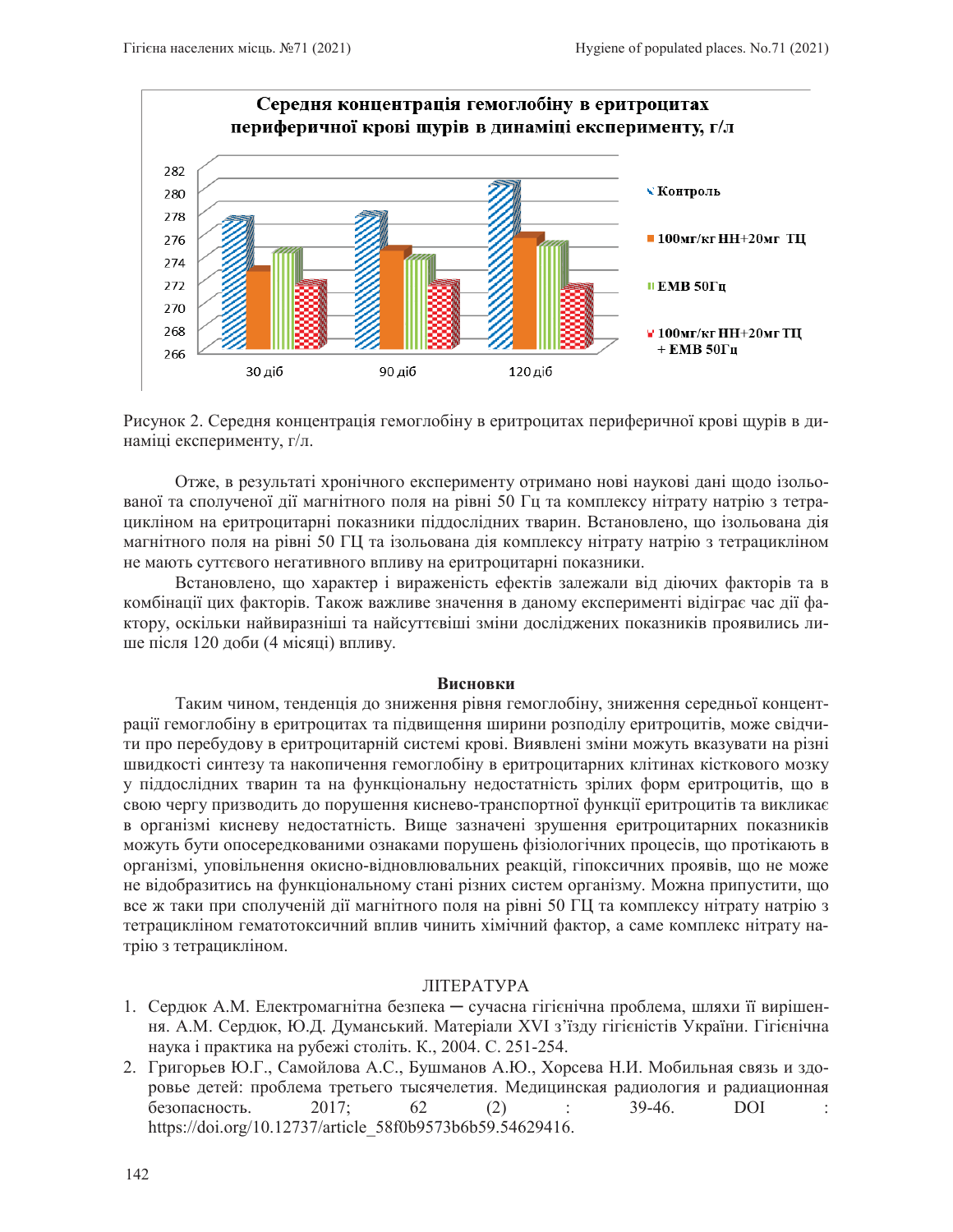- 3. Думанський Ю.Д. Розвиток досліджень в галузі гігієни електромагнітних факторів довкілля. Ю.Д. Думанський, Н.Г. Нікітіна, С.В. Біткін. Довкілля та здоров'я. 2001. №2. C. 23-25.
- 4. Григорьев О.А. Электромагнитная угроза здоровью: мифы и реальность. О.А. Григорьев.  $M_{\cdot}$ , 2003. 56 c.
- 5. Kivrak E., Yurt K., Kaplan A., Alkan I., Altun G. Effects of electromagnetic fields exposure on the antioxidant defense system. Journal of Microscopy and Ultrastructure. 2017; 5(4) : 167-176. DOI : https://doi.org/10.12737/article\_58f0b9573b6b59.54629416.
- 6. Gherardini L., Gastone C., Tognarelli S., Cinti C. Searching for the Perfect Wave: The Effect of Radiofrequency Electromagnetic Fields on Cells. International Journal of Molecular Sciences. 2014; 15(4) : 5366-5387. DOI : https://doi.org/10.3390/ijms15045366.
- 7. Goraca A., Ciejka E., Piechota A. Effects of extremely low frequency magnetic field on the parameters of oxidative stress in heart. Journal of Physiology and Pharmacology. 2010; 61(3) : 333-338.
- 8. Актуальные проблемы комплексной гигиенической характеристики факторов городской среды и их воздействие на здоровье населения. Ю.А. Рахманин, С.И. Иванов, С.М. Новиков и др. Гигиена и санитария. 2007. №5. С. 5-7.
- 9. Steward B.W. World cancer report. B.W. Steward, P. Kleinhnes (ed). Lyon : JARC Press, 2003. 351 p.
- 10. Черніченко І.О. Охорона здоров'я населення від впливу поєднаної дії магнітного поля промислової частоти – 50 Гц та нітрозамінів (НА). І.О. Черніченко, В.Ю. Думанський, Н.Г. Нікітіна, Є.А. Сердюк та ін. Гігієна населених місць. 2017. №67. С. 99-111. DOI : https://doi.org/10.32402/hygiene2017.67.099.
- 11. Влияние магнитного поля промышленной частоты и постоянного освещения на периферическую кровь крыс. А.Д. Белкин, С.В. Мичурина, А.В. Шульгина, С.А. Архипов и др. Гигиена и санитария. 2005. №5. С. 37-40.
- 12. Томашевська Л.А. Дослідження впливу електромагнітних випромінювань на стан про- та антиоксидантних процесів в крові піддослідних тварин. Л.А. Томашевська, Т.Є. Кравчун, В.С. Цицирук. Гітієна населених місць. 2019. №69. С. 139-146. DOI : https://doi.org/10.32402/hygiene2019.69.139.
- 13. Трахтенберг И.М. Современные тенденции в теории и практике гигиенического регламентирования. И.М. Трахтенберг, Л.Н. Горбань Гігієнічна наука та практика на рубежі століть: матеріали XIV з'їзду гігієністів України. Дніпропетровськ: Арт-Прес, 2004. Т. 1. C. 50-54.
- 14. Катульский Ю.Н. Планирование эксперимента по изучению дозовременной зависимости эффекта совместного действия вредных факторов. Ю.Н. Катульский. Гигиена и санитария. 2006. №4. С. 81-83.
- 15. Антомонов М.Ю. Математическая обработка и анализ медико-биологических данных. К., 2018. 579 c.

# REFERENCES

- 1. Serdyuk A.M., Dumansky Yu.D. Elektromahnitna bezpeka suchasna hihiienichna problema, shliakhy yii vyrishennia [Electromagnetic Safety – Modern Hygienic Problem, Ways to Solve it]. In : Materialy XVI zizdu hihiienistiv Ukrainy. Hihiienichna nauka i praktyka na rubezhi stolit [Proceedings of the XVI Congress of Hygienists of Ukraine. Hygienic Science and Practice at the Turn of the Century]. Kyiv ; 2004 : 251-254 (in Ukrainian).
- 2. Grigoriev Yu.G., Samoilova A.S., Bushmanov A.Yu., Khorseva N.I. Mobilnaya svyaz i zdorove detey: problema tretego tysyacheletiya. [Mobile Communication and Children's Health: the Problem of the Third Millennium]. Meditsinskaya radiologiya i radiatsionnaya bezopasnost [Medical Radiology and Radiation Safety]. 2017 ; 62 (2) : 39-46. DOI : https://doi.org/10.12737/article\_58f0b9573b6b59.54629416. (in Russian).